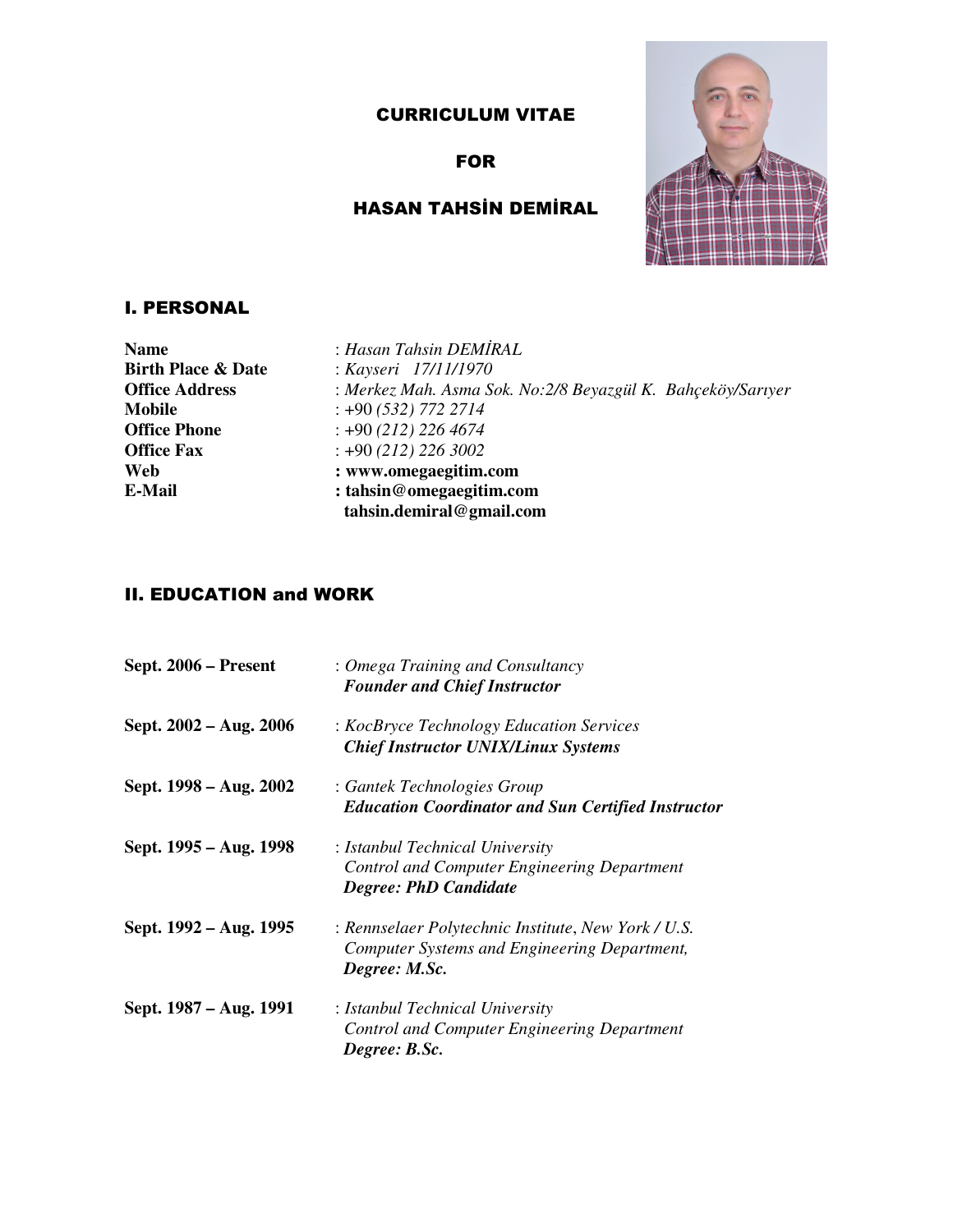### III. WORK EXPERIENCE

**2006 (Sept) – :** Founder and Chief Instructor of Omega Training and Consultancy

Delivering courses and giving consultancy on Programming (Python, Shell, Perl, Java, Ansible), Linux (Red Hat, Oracle Linux), UNIX (Solaris, HP-UX), DevOps Technologies (Containers, Docker, Kubernetes, Openshift) and Python Programming Language Related Courses: Python Programming Essentials, Python Advanced Programming, Data Science with Python, Machine Learning with Python, Artificial Intelligence with Python.

#### • **Python Programming Courses**

- o Python Programming Essentials
- o Python Advanced Programming
- o Data Science with Python
- o Machine Learning with Python
- o Artificial Intelligence with Python

#### • **DevOps and Automation Courses**

- o Container Technologies
- o Docker
- o Kubernetes
- o Openshift
- o Ansible
- o Shell Programing
- o Perl Programming

#### • **Certificates**

- o RHCE (Red Hat Certified Engineer)
- o RHCX (Red Hat Certified Examiner)
- o RHCI (Red Hat Certified Instructor)
- o SCJP (Sun Certified Java Programmer)
- o SCSA (Sun Certified System Admin)
- o SCNA (Sun Certified Network Admin)

#### • **Red Hat Enterprise Linux Courses**

- o RH124 Red Hat System Administration I
- o RH134 Red Hat System Administration II
- o RH254 Red Hat System Administration III
- o RH199 RHCSA Rapid Track Course
- o RH299 RHCE Rapid Track Course
- o RH318 Red Hat Virtualization
- o EX200 Red Hat Certified System Administration Exam (RHCSA)
- o EX300 Red Hat Certified Engineer Exam (RHCE)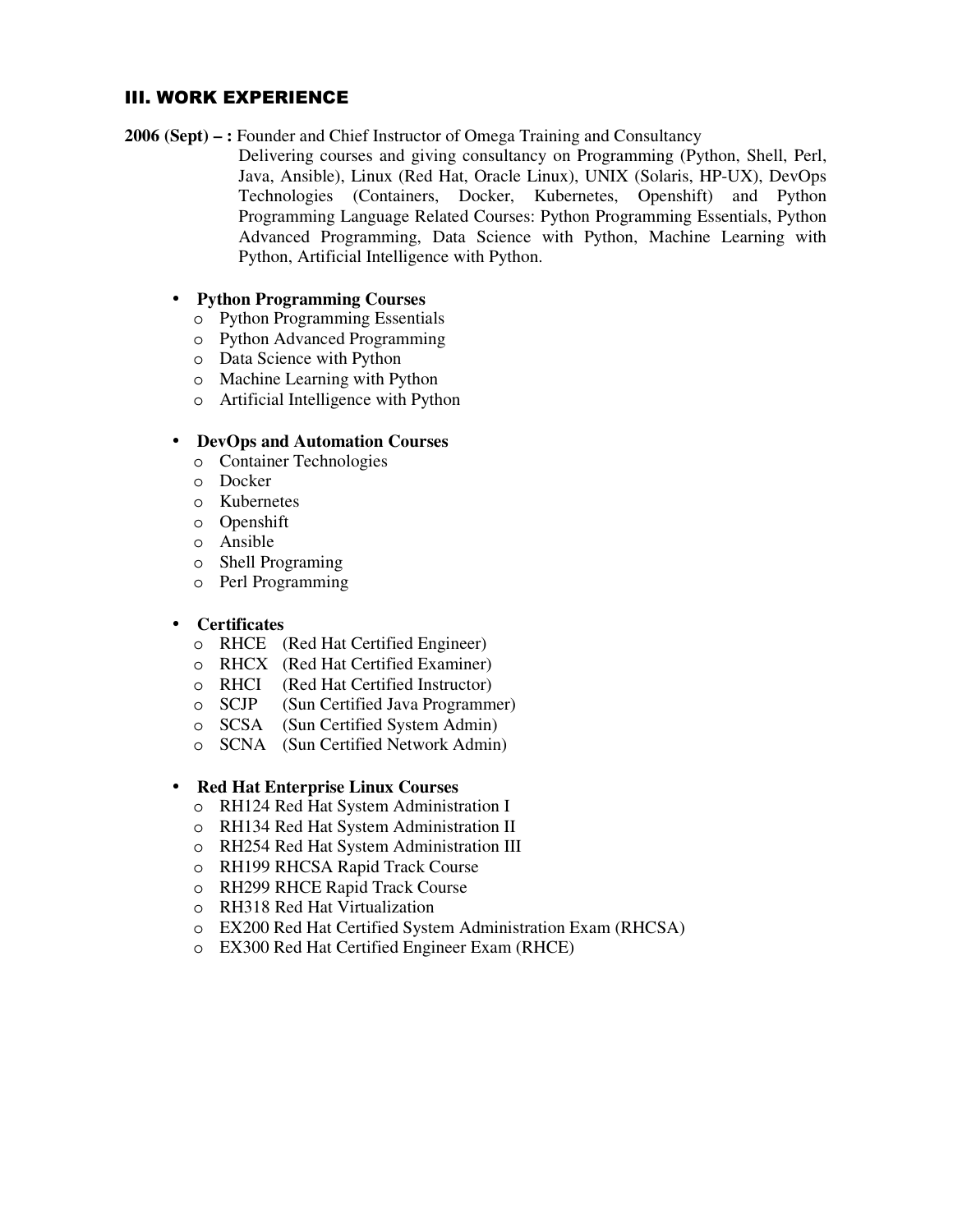#### • **Oracle Certified Solaris Courses**

- o Oracle Solaris 11 System Administration
- o Oracle Solaris 11 Advanced System Administration
- o Oracle Solaris 11 Network Administration
- o Oracle Solaris 11 Performance Management
- o Oracle Solaris 11 Security Administration
- o Zones Administration on Oracle Solaris 11
- o Oracle Solaris 11 Dynamic Tracing (DTrace)
- o Perl Programming on Solaris
- o Shell Programming on Solaris
- o System Administration for the Solaris 10 Operating System, Part 1
- o System Administration for the Solaris 10 Operating System, Part 2
- o Network Administration for the Solaris 10 Operating System
- o Configuring Security on the Solaris 10 Operating System
- o Solaris 10 ZFS Administration
- o Solaris 10 Dynamic Performance Tuning and Troubleshooting With DTrace
- o Solaris 10 System Performance Management

#### • **HP-UX Courses**

- o HP-UX Fundamentals (51434S)
- o HP-UX System and Network Administration I (H3064S)
- o HP-UX System and Network Administration II (H3065S)
- o HP-UX Security Administration (H3541S)
- o HP-UX Troubleshooting (H4264S)
- o HP-UX Performance and Tuning (H4262S)
- o HP-UX POSIX Shell Programming (H4322S)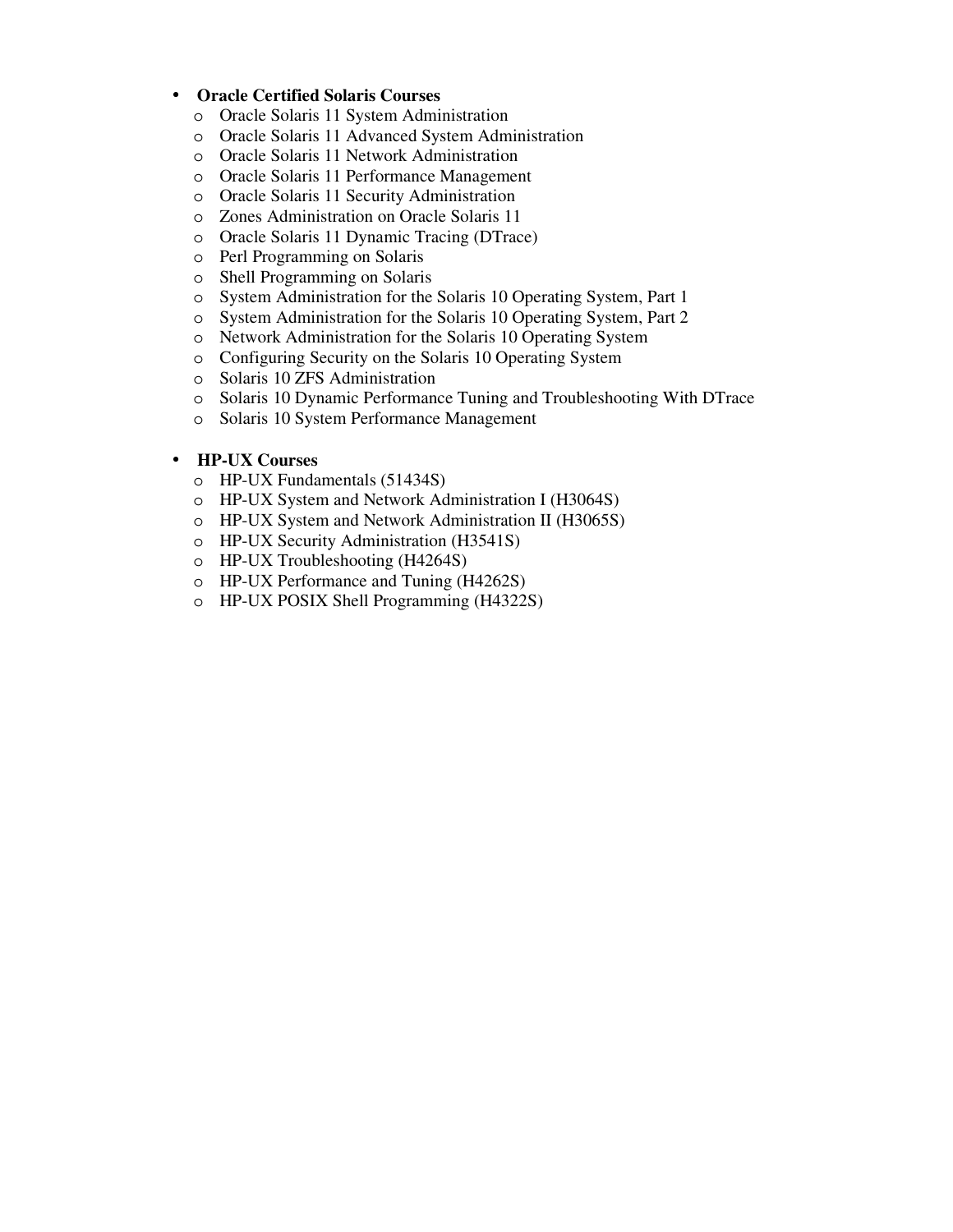**2002 (Sept) – 2006(Aug):** Chief Instructor UNIX/Linux Systems KocBryce Technology Education Services A.Ş. Altunizade, İstanbul

- Major Responsibilities are :
	- o Management of UNIX, LINUX, Java, Security Trainers
		- Evaluating trainer performances and taking necessary actions to maintain overall quality
		- Evaluating surveys after courses and taking actions for customer satisfaction
	- o Delivering high level courses
		- **HP-UX Courses** 
			- HP-UX Fundamentals
			- HP-UX System and Network Administration I
			- HP-UX System and Network Administration II
		- Sun Solaris System Administration, Networking, Security, and Performance
			- SA225 Solaris 10 for Experienced System Administrators
			- SA200 Intermediate Administration for the Solaris 10 OS
			- SA202 Advanced Administration for the Solaris 10 OS
			- SA300 Network Administration for Solaris 10 OS
			- SC300 Administering Security on the Solaris OS
			- SA400 Performance Management for the Solaris OS
			- SA239 Intermediate Administration for the Solaris 9 OS
			- SA299 Advanced Administration for the Solaris 9 OS
			- SA399 Network Administration for Solaris 9 OS
		- Red Hat Linux System Administration, Networking, and Security
			- RH033 Redhat Enterprise Linux Essentials
			- RH133 Redhat Enterprise Linux System Administration
			- RH253 Redhat Enterprise Linux Network & Security Administration
		- Sun Java Programming
			- SL110 Fundamentals of Java Programming
			- SL275 Java Programming Language
			- OO-226 Object Oriented Analysis and Design with UML
			- SL314 Web Component Development with Java Technology
		- Perl and Shell Programming
			- SA245 Shell Programming
			- DTP250 Perl Programming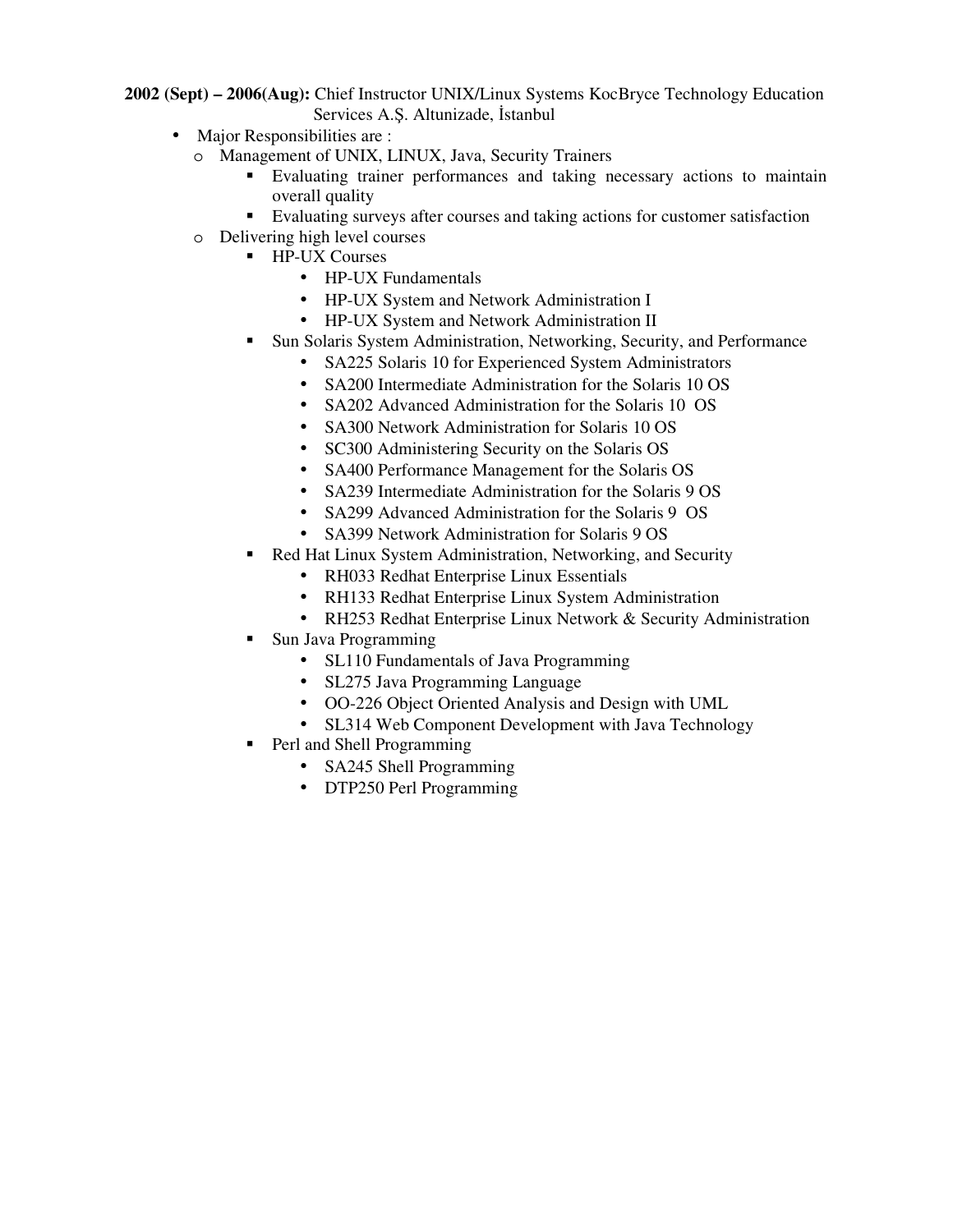**1998 (Sept) – 2002 (Aug)**: Education Coordinator and Sun Certified Instructor, Gantek Technologies Group A.Ş. Kısıklı, İstanbul

- Major Responsibilities are :
	- o Delivering high level Sun Solaris, HP-UX and Java courses
		- HP-UX System Administration, Networking, Security, and Performance
		- Sun Solaris System Administration, Networking, Security, and Performance
		- **Sun Java Programming**
		- Perl and Shell Programming
	- o Management of all Trainers
	- o Working as a consultant for major customers and projects
	- o Maintenance of IT infrastructure of education center
	- o Determining and ordering the necessary equipments and materials for the courses
	- o Management of relations with Education Partners

**1995 (Sept) – 1998 (Aug):** Teaching Assistant and PhD student, Istanbul Technical University, Control and Computer Engineering Department, Maslak, İstanbul

- Major Responsibilities are :
	- o Teaching Assistant for the following courses
		- Data Structures and Programming Languages (C/C++, Java, Pascal)
		- Operating Systems, Computer Architecture
		- Computer Vision, Analysis of Algorithms, Cryptography
	- o *System and Network Administrator* at Computer Engineering Department 1996-1998
	- o COST project of signal processing for intelligent multimedia terminal. 1997-1998
	- o Tubitak (EEEAG-154) project of Solving Computer Vision Problems such as edge detection, video coding using regularization theory. 1995 – 1997

**1992 (Sept) – 1995 (Aug):** Research and Teaching Assistant and M.Sc. student,

Rensselaer Polytechnic Institute (RPI) Computer Systems and Engineering Department, New York, US

- Major Responsibilities are :
	- o Teaching Assistant
	- o *General Electric (GE) project of Efficiency of Fuzzy Neural Networks. August 1993 December 1993*
	- o *Project Manager* of National Science Foundation (NSF) project titled "Fast Neural Networks Algorithms for Fault Detection and Congestion Control over ATM Networks." June 1994 - August 1995